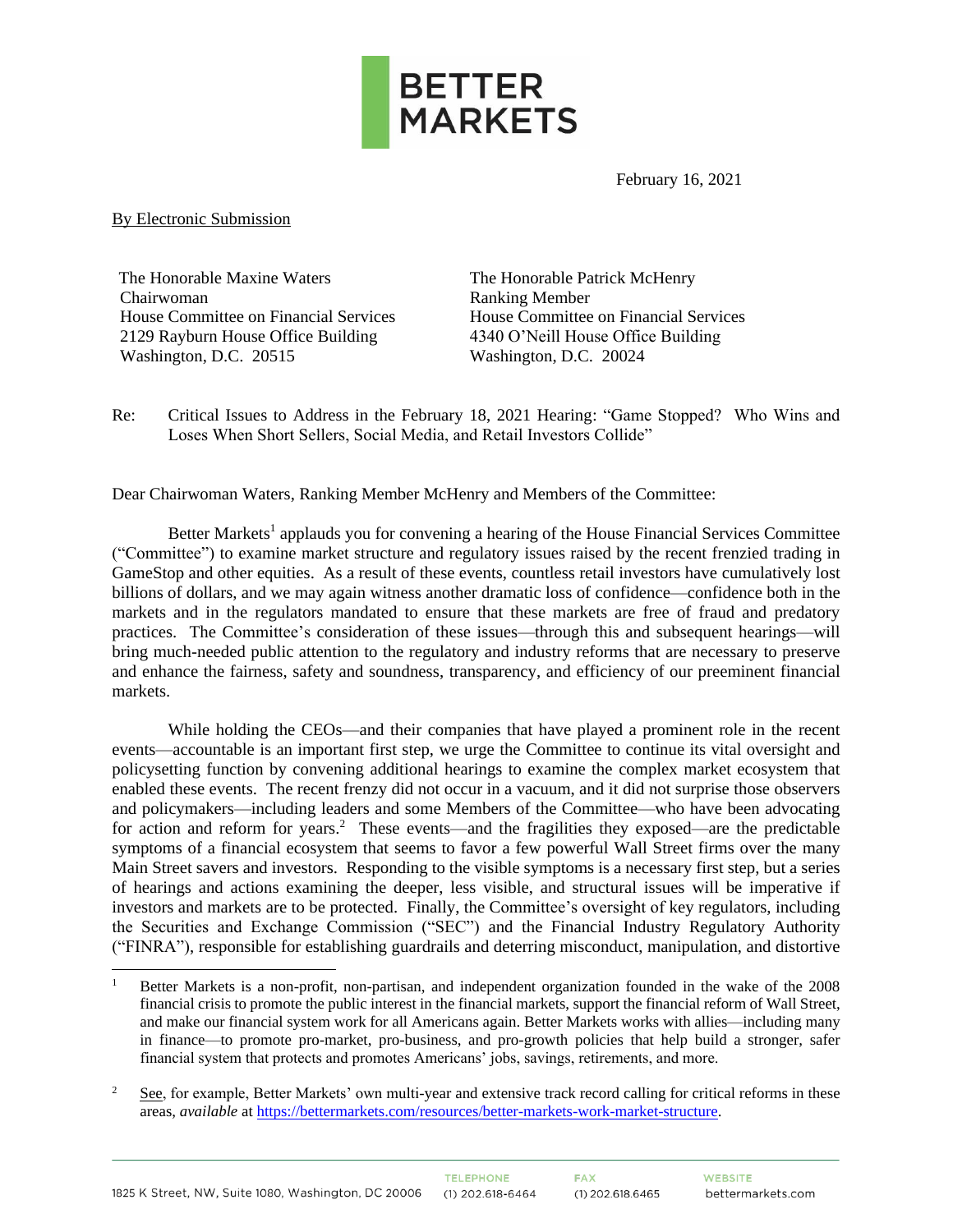trading practices, is essential to bolstering and restoring market integrity and investor confidence, the critical foundations for our capital markets.

Before turning to the key policy issues, it must be remembered that real people lost billions of dollars here; it was not just Wall Street hedge funds short selling stock who incurred losses. For example, according to recent polling, 28% of Americans bought GameStop or other viral stocks in January 2021, with 8% investing over \$5,000, driving the average investment to \$8,533.<sup>3</sup> GameStop's share price rocketed up as much as 1,700% in the month of January,<sup>4</sup> but as of February 12, 2021, it had crashed more than 90% below its peak, reportedly wiping away over \$20 billion in investments. 5

It is also worthwhile to note that these price movements were completely divorced from any fundamental analysis of GameStop's business. A rudimentary review of GameStop's financial and business prospects (before the meteoric rise of the stock price) would have yielded the following unmistakable conclusions: GameStop was bleeding revenue in 2019 and  $2020$ ; it was closing stores with little to no prospects of re-opening them (even before the COVID-19 pandemic kept people away from shopping malls where many of GameStop's stores are located); and its most basic business—that of selling and renting hard-disk video games—was under threat from the new generation video game consoles that were no longer equipped with hard-disk readers and instead required gamers to digitally download or stream the games. Yet, none of this prevented millions of investors who were hyped, misled, or manipulated into pouring their hard-earned money into GameStop and similar stocks. And none of this seems to have mattered to Robinhood (and others) who peddled, facilitated, and enabled leveraged and margin investing that some now believe has become so widespread as to have systemic risk implications.<sup>7</sup>

These events—particularly when examined in light of predatory, abusive and possibly illegal actions by some market participants and numerous market, regulatory and regulator failures—will have a lasting impact on millions of investors and the markets. It is the responsibility of this Committee and market regulators to protect these investors by holding those responsible to account and to deter and mitigate future harm by instituting reforms that address the fragilities of the market ecosystem.

### **OVERARCHING THRESHOLD ISSUES**

As an initial matter, Better Markets would like to emphasize three cautionary points.

<sup>3</sup> See E. Wolff-Mann, 28% of Americans Bought GameStop Or Other Viral Stocks in January: Yahoo Finance-Harris Poll, Yahoo! Finance (Feb 9, 2021), *available* at [https://finance.yahoo.com/news/gamestop-amc-reddit](https://finance.yahoo.com/news/gamestop-amc-reddit-investing-213609595.html)[investing-213609595.html.](https://finance.yahoo.com/news/gamestop-amc-reddit-investing-213609595.html)

<sup>&</sup>lt;sup>4</sup> See N. Popper, Reddit's 'Roaring Kitty' Will Speak At GameStop Hearing, New York Times (Feb 12, 2021), *available* a[t https://www.nytimes.com/2021/02/12/business/gamestop-hearing-roaring-kitty.html.](https://www.nytimes.com/2021/02/12/business/gamestop-hearing-roaring-kitty.html)

<sup>&</sup>lt;sup>5</sup> See W. Daniel, GameStop Has Lost Over \$20 Billion In Market Capt Since The Reddit-saga Peak, Business Insider (Feb. 9, 2021), *available* at [https://markets.businessinsider.com/news/stocks/gamestop-stock-lost](https://markets.businessinsider.com/news/stocks/gamestop-stock-lost-billions-market-cap-reddit-saga-peak-2021-2-1030062086)[billions-market-cap-reddit-saga-peak-2021-2-1030062086.](https://markets.businessinsider.com/news/stocks/gamestop-stock-lost-billions-market-cap-reddit-saga-peak-2021-2-1030062086) 

<sup>&</sup>lt;sup>6</sup> See O. Kharif, GameStop Falls Most in 15 Months on Sluggish Sales, Stock Offer, Bloomberg (Dec 8, 2020), *available* at [https://www.bloomberg.com/news/articles/2020-12-08/gamestop-declines-after-sales-fall-more](https://www.bloomberg.com/news/articles/2020-12-08/gamestop-declines-after-sales-fall-more-than-analysts-estimated)[than-analysts-estimated.](https://www.bloomberg.com/news/articles/2020-12-08/gamestop-declines-after-sales-fall-more-than-analysts-estimated) 

<sup>7</sup> See P. Jenkins, Are leveraged Gen Z Traders The Next Systemic Risk? Financial Times (Feb. 14, 2021), *available*  a[t https://www.ft.com/content/ff39c4b7-401d-4b03-8d7b-48e7fbc25237?shareType=nongift.](https://www.ft.com/content/ff39c4b7-401d-4b03-8d7b-48e7fbc25237?shareType=nongift)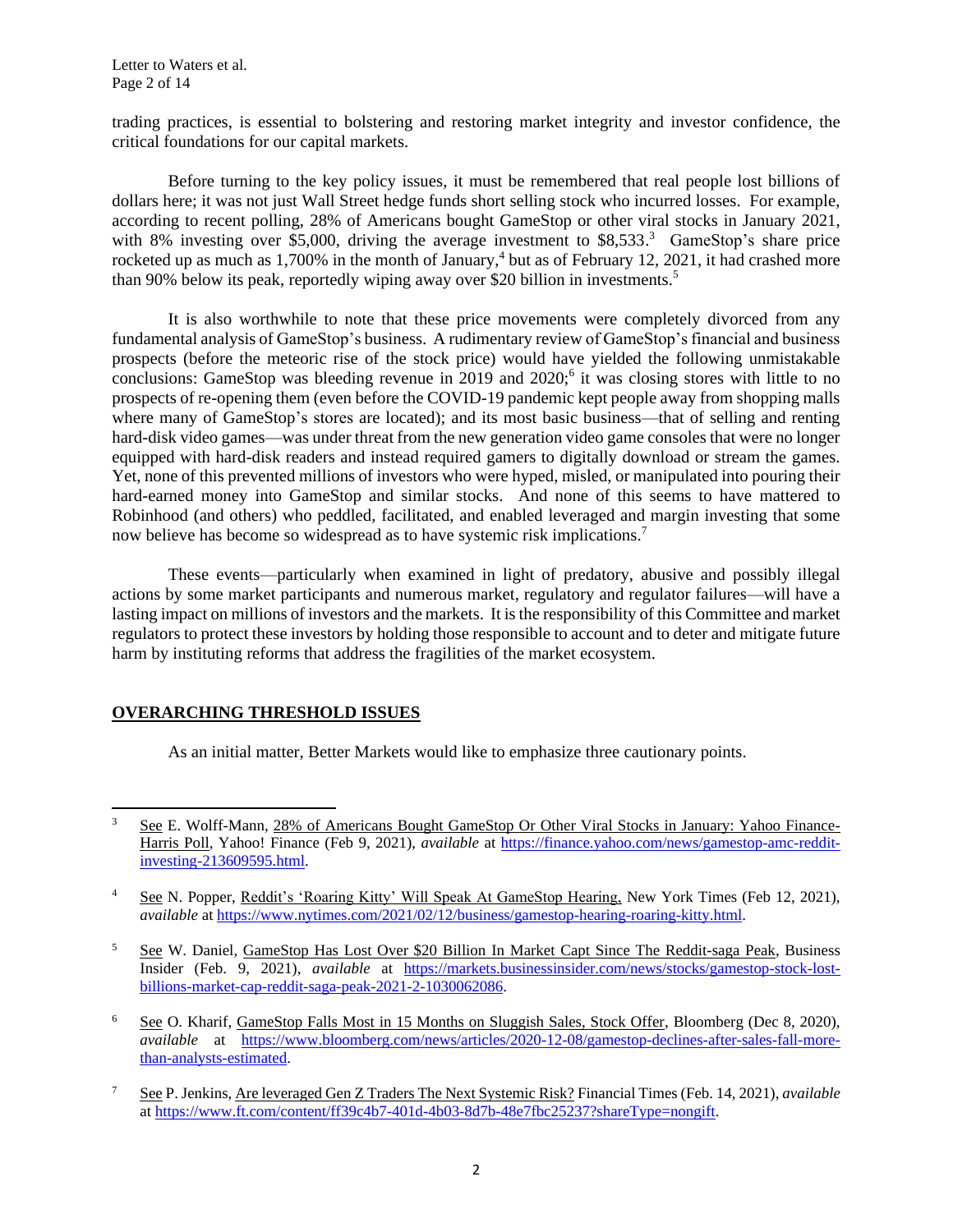#### 1. The GameStop frenzy was a near-miss, not evidence of resilience.

First, in its examination of the issues raised by GameStop, the Committee should not overemphasize the apparent resiliency of our financial markets' *infrastructure*. Two weeks ago, Treasury Secretary Yellen and the chairs or heads of several U.S. financial regulators, including the SEC, assembled to discuss GameStop trading and related events. The Treasury Department subsequently released a statement that U.S. regulators "believe the core infrastructure was resilient during high volatility and heavy trading volume," <sup>8</sup> mirroring comments made by some participants in the lead-up to the meeting. Although clearinghouses, for example, thus far have performed well and apparently responsibly, the Committee should not let that fact distract from the many areas of our financial markets that either did not perform well or should have performed better. Furthermore, regulatory shortcomings in numerous areas that gave rise to troubling practices at the center of the GameStop events must be remedied by long understood—and equally long overdue—reforms (discussed below), even if those reforms relate to activities *within* a financial markets infrastructure that is not impaired.

Undue attention to the lack of an infrastructure meltdown also would seem to underemphasize how perilously close Robinhood came to instigating a seriously adverse market event. After drawing on six bank credit lines reportedly totaling as much as \$600 million, Robinhood reportedly sought an emergency infusion of more than \$3.4 billion over four days to prevent further disruptions to trading on the platform. 9 In more extreme (but plausible) market conditions, Robinhood may have had more difficulty drawing on its credit lines and/or raising such a significant amount of capital on an emergency basis,<sup>10</sup> particularly at a time when other large market participants were dire need of substantial additional capital, like the \$2.75 billion bailout of Melvin Capital.<sup>11</sup> If Robinhood defaulted on its margin calls, it could have been forced to more broadly halt trading and/or unexpectedly close-out the most volatile positions across as many as 13 million retail accounts, thereby exposing every holder of securities affected by these actions to potentially dramatic changes in prices, liquidity, and order flow.

Similarly, if the hedge fund Melvin Capital were not able to obtain emergency funds and/or had to close out and/or cover all of its GameStop and other positions—or had to simply default on some of those

<sup>8</sup> See J. Smialek, D. Solomon, Yellen and Regulators Met Amid GameStop Frenzy to Discuss Market Volatility, New York Times (Feb. 24, 2021), *available* at [https://www.nytimes.com/2021/02/04/business/economy/yellen](https://www.nytimes.com/2021/02/04/business/economy/yellen-gamestop.html)[gamestop.html.](https://www.nytimes.com/2021/02/04/business/economy/yellen-gamestop.html)

<sup>9</sup> See M. Kruppa et al., Robinhood raises \$2.4bn in second cash injection in four days, Financial Times (Feb. 1, 2021), *available* at [https://www.ft.com/content/790324e0-8526-4d9e-9717-a4430e1be034;](https://www.ft.com/content/790324e0-8526-4d9e-9717-a4430e1be034) see also K. Kelly, E. Griffith et al., Robinhood, in Need of Cash, Raises \$1 Billion From Its Investors, New York Times (Jan. 29, 2021), *available* at [https://www.nytimes.com/2021/01/29/technology/robinhood-fundraising.html.](https://www.nytimes.com/2021/01/29/technology/robinhood-fundraising.html)

<sup>&</sup>lt;sup>10</sup> There are also a number of questions regarding the investors in Robinhood, as pointed out by Gillian Tett in the Financial Times, *available* at [https://www.ft.com/content/72aa45ee-4591-4819-a104-](https://www.ft.com/content/72aa45ee-4591-4819-a104-9d445d3f4daf?shareType=nongift) [9d445d3f4daf?shareType=nongift](https://www.ft.com/content/72aa45ee-4591-4819-a104-9d445d3f4daf?shareType=nongift)

<sup>&</sup>lt;sup>11</sup> Imagine the potential challenges of Robinhood trying to raise \$4 billion if, rather than just Melvin Capital, multiple hedge funds and other market participants had experienced correlated losses and each sought a \$2.75 billion emergency bailout. That scenario is highly plausible given that Melvin Capital Management alone reportedly declined more than 50% in the month of January due to losses on its GameStop short positions. See Juliet Chung, Citadel, Point72 to Invest \$2.75 Billion Into Melvin Capital Management, Wall Street Journal (Jan. 25, 2021), *available* at [https://www.wsj.com/articles/citadel-point72-to-invest-2-75-billion-into-melvin-capital](https://www.wsj.com/articles/citadel-point72-to-invest-2-75-billion-into-melvin-capital-management-11611604340)[management-11611604340.](https://www.wsj.com/articles/citadel-point72-to-invest-2-75-billion-into-melvin-capital-management-11611604340)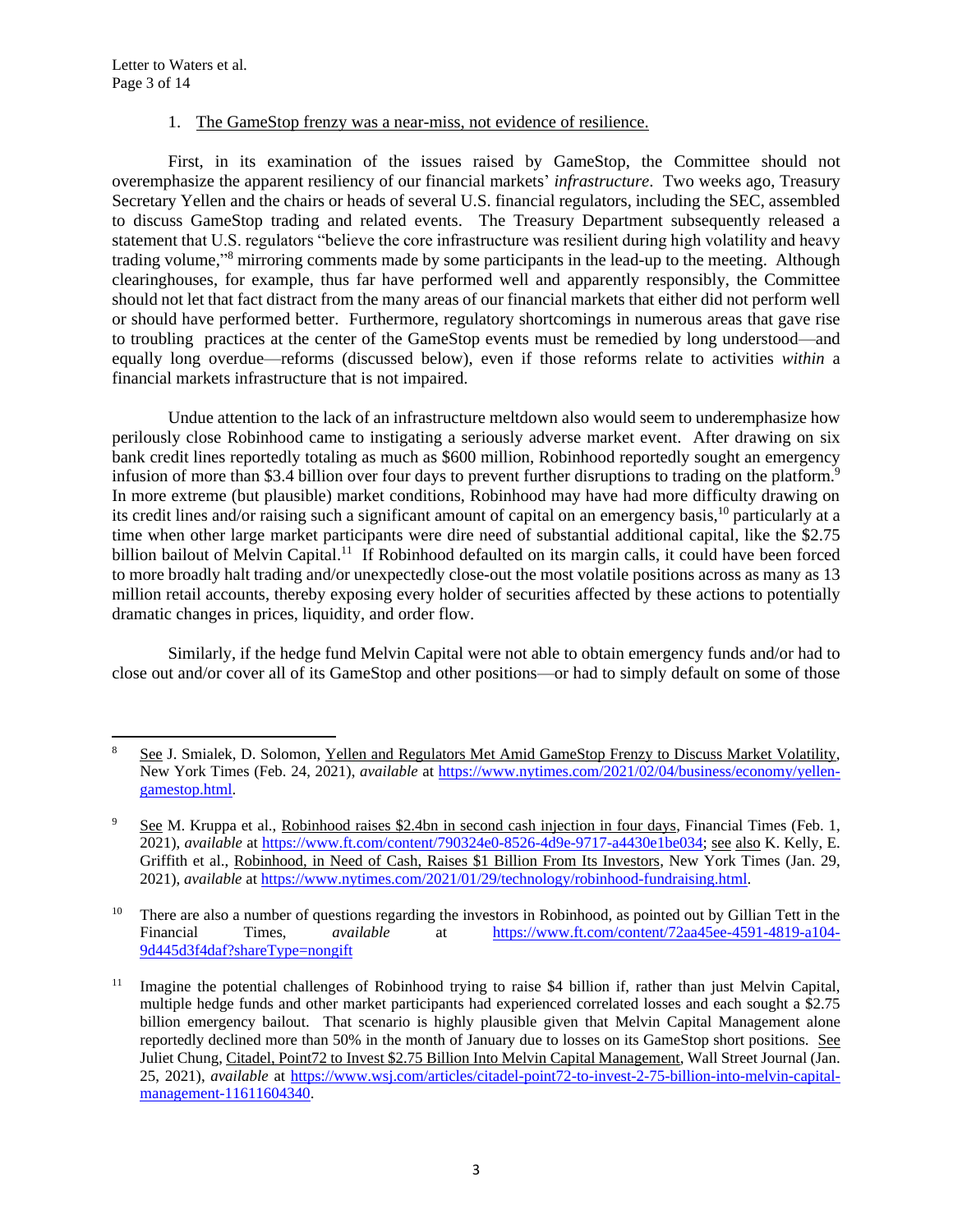positions—the fire sales and knock-on liquidity demands might have ignited a panic. This scenario brings to mind the apparently forgotten lessons of Long Term Capital Management.<sup>12</sup>

Thus, the Committee should focus on and emphasize the fact that the GameStop trading events were an apparent *near-miss*, not necessarily a demonstration that our infrastructure *would have* remained resilient under highly plausible, slightly more adverse circumstances.

### 2. Some characteristics of the recent market turmoil may be new, but the underlying trading practices, abuses, and market vulnerabilities are not.

Second, the frenzied trading in so-called "meme stocks"—apparently almost entirely unrelated to fundamental analysis—and "Reddit Rebellion" securities has appeal as "new" issues and practices. However, there is little new about irrational exuberance and speculative fervor for questionable securities, and frankly, there is little new about most of the other issues raised by the GameStop trading events. Market participants at the center of these events have for years taken advantage of market fragmentation, order routing schemes, questionable execution practices, and leveraged trading strategies. And even in the current saga, there are reports that some sophisticated participants made hundreds of millions of dollars momentum trading (exacerbating volatility both as the price went up and as it crashed).<sup>13</sup> And yet, for years, the financial regulators have failed to fully and properly examine, much less remedy and responsibly limit, these questionable if not abusive, predatory or illegal practices.

Furthermore, for years, a handful of Wall Street's biggest banks have "danced while the music was playing."<sup>14</sup> They have facilitated many of the trading practices at the center of the events and bent the rules of the markets to their advantage using their roles in the governance, operation, and resiliency of clearinghouses, exchanges and trading venues, data repositories, and more. Those banks also remain (a) the prime brokers for most sizable hedge funds, including those involved in the GameStop events; (b) the dominant derivatives dealers with 87.3% of U.S. derivatives exposures;<sup>15</sup> and (c) significant lenders in various capacities, including as securities lenders.

The particular *context* for the Committee's hearing is new, but most of the issues, trading practices, and obvious vulnerabilities of the U.S. financial system are not.

<sup>&</sup>lt;sup>12</sup> See S. Yang, The Epic Story of How a 'Genius' Hedge Fund Almost Caused a Global Financial Meltdown, Business Insider (Jul 10, 2014), *available* at [https://www.businessinsider.com/the-fall-of-long-term-capital](https://www.businessinsider.com/the-fall-of-long-term-capital-management-2014-7)[management-2014-7.](https://www.businessinsider.com/the-fall-of-long-term-capital-management-2014-7)

<sup>13</sup> See J. Chung, This Hedge Fund Made \$700 Million on GameStop, Wall Street Journal (Feb. 3, 2021), *available* a[t https://www.wsj.com/articles/this-hedge-fund-made-700-million-on-gamestop-11612390687.](https://www.wsj.com/articles/this-hedge-fund-made-700-million-on-gamestop-11612390687)

<sup>14</sup> See Ex-Citi CEO Defends "dancing" to U.S. Panel, Reuters (Apr. 8, 2010), *available* at [https://www.reuters.com/article/financial-crisis-dancing/ex-citi-ceo-defends-dancing-quote-to-u-s-panel](https://www.reuters.com/article/financial-crisis-dancing/ex-citi-ceo-defends-dancing-quote-to-u-s-panel-idUSN0819810820100408)[idUSN0819810820100408;](https://www.reuters.com/article/financial-crisis-dancing/ex-citi-ceo-defends-dancing-quote-to-u-s-panel-idUSN0819810820100408) see also D. Kelleher, Remarks on Stress Tests as a Policy Tool: No Evil Required, Conference on "Stress Testing: A Discussion and Review," pp. 10-11 (July 9, 2019), *available* at [https://www.bostonfed.org/-/media/Documents/events/2019/stress-testing/stress-tests-and-policy-paper](https://www.bostonfed.org/-/media/Documents/events/2019/stress-testing/stress-tests-and-policy-paper-kelleher.pdf?la=en)[kelleher.pdf?la=en.](https://www.bostonfed.org/-/media/Documents/events/2019/stress-testing/stress-tests-and-policy-paper-kelleher.pdf?la=en)

<sup>&</sup>lt;sup>15</sup> See Office of the Comptroller of the Currency, Quarterly Report on Bank Trading and Derivatives Activities: Third Quarter 2020 (Dec. 2020), *available* at [https://www.occ.gov/publications-and](https://www.occ.gov/publications-and-resources/publications/quarterly-report-on-bank-trading-and-derivatives-activities/files/pub-derivatives-quarterly-qtr3-2020.pdf)[resources/publications/quarterly-report-on-bank-trading-and-derivatives-activities/files/pub-derivatives](https://www.occ.gov/publications-and-resources/publications/quarterly-report-on-bank-trading-and-derivatives-activities/files/pub-derivatives-quarterly-qtr3-2020.pdf)[quarterly-qtr3-2020.pdf.](https://www.occ.gov/publications-and-resources/publications/quarterly-report-on-bank-trading-and-derivatives-activities/files/pub-derivatives-quarterly-qtr3-2020.pdf)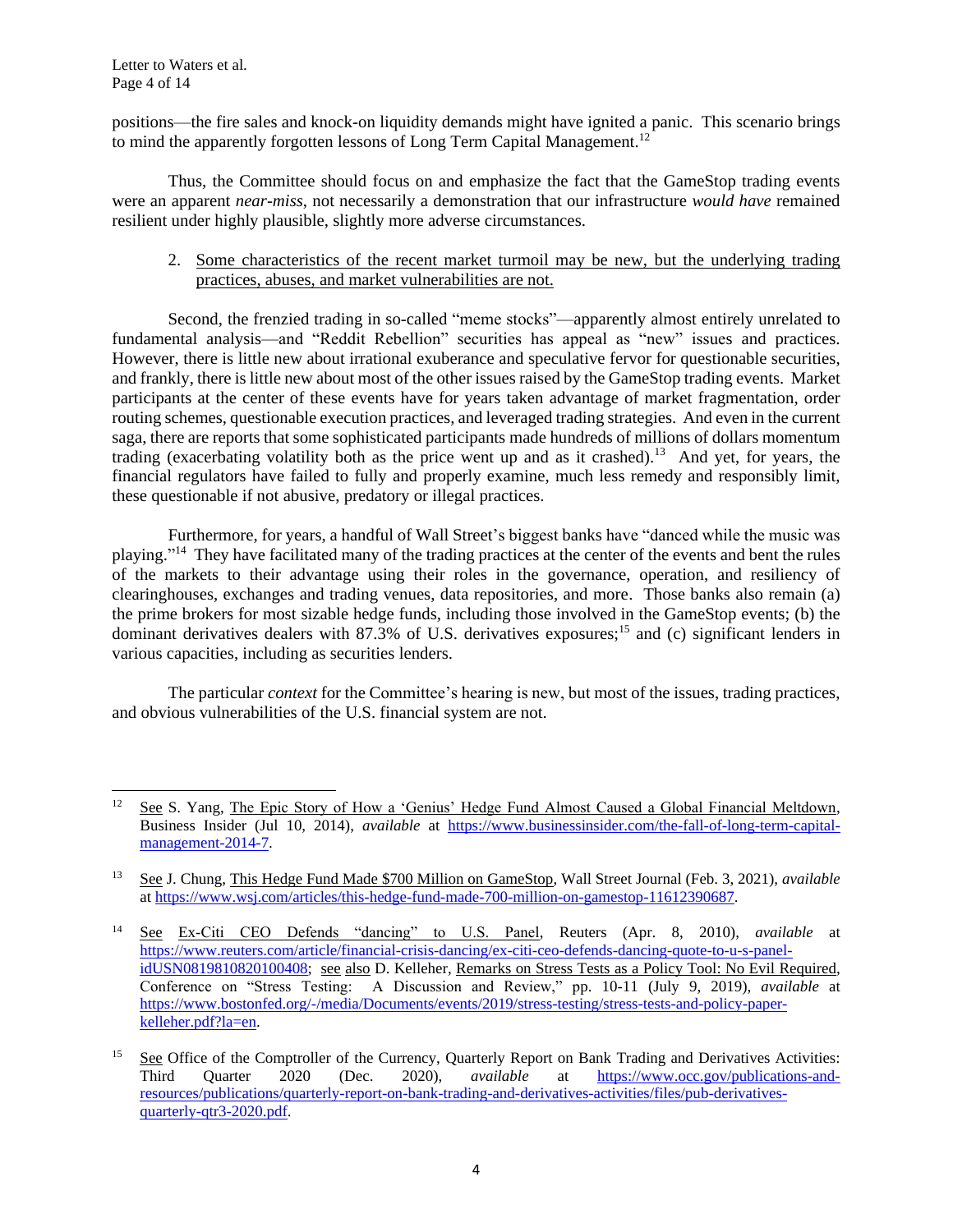3. Notwithstanding the need for re-examination and reforms, existing laws can and must be brought to bear against any unlawful conduct.

Third, and finally, although the vehicles, methods, and means for violating the law change, our financial regulators' duties to protect investors and market integrity remain timeless and paramount. Today's laws must be evaluated for the appropriateness of their scope and application (as discussed below), but the Committee also should remind U.S. regulators, if necessary—and most especially the SEC and FINRA—that they have extensive authority and resources and a duty to address any violations of law, including manipulation and fraud in connection with or related to the recent frenzied trading in GameStop and beyond. Fraud, market manipulation, and other illegal practices are punishable regardless of forum or form and should be charged as such regardless of whether they occur at an open-outcry tulip auction or via a cool app or subreddit channel.

### **AREAS FOR CONGRESSIONAL INQUIRY**

Having noted these cautionary points, we encourage the Committee to consider the primary market structure and other issues highlighted by the recent trading in GameStop and other securities. As discussed below, while unlawful practices must be addressed and a regrettable lack of supervision of certain market practices, firms, and, intermediaries must be improved, the law itself may need to be clarified and strengthened to correct longstanding and significant deficiencies in the structure of our financial markets and in the regulatory framework that governs them.

# *Gamification of Trading*

Robinhood appears to have perfected the "gamification" of trading by incorporating addictive, endorphin-engendering game features of more benign apps into its trading app for the purpose of triggering more trading, more often, and more thoughtlessly.<sup>16</sup> Thus, Robinhood has taken an activity—investing and risking money—that has historically been viewed as requiring thought, diligence, analysis, and financial wherewithal and imbuing it with rapid, seemingly low-consequence, and fundamentally recreational gameplaying attributes. Needless to say, investing in markets is not a game but involves the gaining and losing of often life-changing sums of money, often in a very short period of time.

The concerns regarding the gamification of trading are not limited to protecting individual investors, however important that may be. Manic, panicky, frenzied, and, at times, irrational investing, particularly at scale, have effects that reach far beyond the individual investors involved and can adversely impact, among other things, price discovery, company valuations, capital allocation, and capital formation. It can even implicate market and systemic stability.

Particularly in light of the leveraged retail trading that may have been occurring at scale in GameStop and other equities,  $17$  the Committee should explore the following:

<sup>&</sup>lt;sup>16</sup> Interestingly, it appears that the mere use of a smartphone itself increases trading activity generally and trading in so-called "lottery stocks" in particular. See, [https://www.marketwatch.com/story/heres-another-explanation](https://www.marketwatch.com/story/heres-another-explanation-for-the-surge-in-speculative-activity-smartphones-11611579511)[for-the-surge-in-speculative-activity-smartphones-11611579511](https://www.marketwatch.com/story/heres-another-explanation-for-the-surge-in-speculative-activity-smartphones-11611579511) citing an NBER study *available* here [https://www.nber.org/system/files/working\\_papers/w28363/w28363.pdf](https://www.nber.org/system/files/working_papers/w28363/w28363.pdf)

<sup>17</sup> See P. Jenkins, Are leveraged Gen Z Traders The Next Systemic Risk? Financial Times (Feb. 14, 2021), *available*  a[t https://www.ft.com/content/ff39c4b7-401d-4b03-8d7b-48e7fbc25237?shareType=nongift.](https://www.ft.com/content/ff39c4b7-401d-4b03-8d7b-48e7fbc25237?shareType=nongift)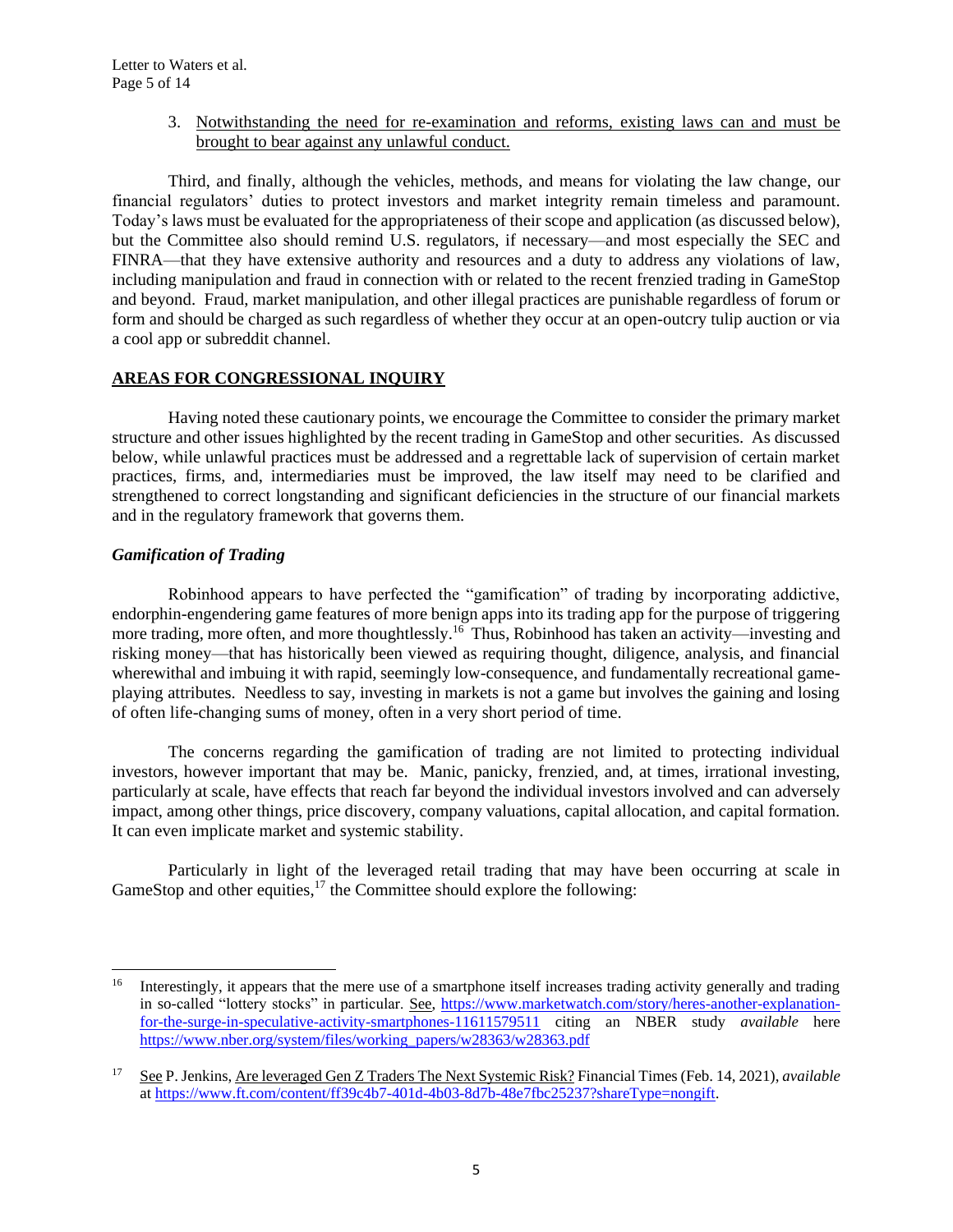- **•** Whether Robinhood and other retail broker-dealers have been doing enough to satisfy existing legal duties before enabling extensive, leveraged trading, and whether the standards for enabling high-risk trading strategies should be revised and strengthened;
- Whether the design features of trading apps should be regulated—as are certain retail-investor disclosures today—to maximize investor protection and investor empowerment;<sup>18</sup> and
- Whether retail broker-dealers, in practice, are balancing the communications and interfaces emphasizing the profitability and ease of trading with equally compelling and conspicuous information concerning the costs and risks of trading, including the risk of very substantial costs and losses in very short periods of time.

These issues would be especially important with respect to options trading that reportedly has been at the center of GameStop's rapid and irrational price increases to market values far in excess of other companies with substantially more fundamental value support.

# *Forced Arbitration*

Dozens of lawsuits have already been filed in connection with the recent market turmoil and extensive trading losses. For example, claimants allege that Robinhood's decision to shut down purchases of GameStop shares during a critical period of time violated its contracts with clients, its fiduciary duty, and/or applicable laws and rules. Presumably, Robinhood and other defendants will invoke their lengthy, fine-print customer agreements and insist that all individual lawsuits against them must be dismissed and heard not in court but before an arbitration forum such as the one operated by the brokerage industry under FINRA's auspices.<sup>19</sup> Yet, it is well-established that arbitration is a biased forum that favors industry respondents and affords wronged investors very little meaningful relief.<sup>20</sup> Moreover, it is highly secretive, providing neither the public nor regulators any insight into the nature of the claims being lodged or the manner in which they are resolved. And it lacks the procedural protections provided in court proceedings, including the right to appeal an erroneous decision or to even have a written decision stating the facts found and the basis for the decision.

Accordingly, these recent events represent yet another occasion for examining the pressing need to ban or limit mandatory pre-dispute arbitration clauses in financial services agreements. In this and other appropriate hearings, the Committee should address these questions:

**•** In general, whether and to what extent market participants should be permitted to use and rely upon mandatory pre-dispute arbitration clauses in their client agreements; More specifically, whether and to what extent they doing so in response to the claims now being advanced in court in connection with the GameStop trading turmoil;

<sup>18</sup> It has been suggested that Robinhood, for example, designed its app to make it difficult to enter a limit order compared to, for example, a market order. Also, reports indicate that buying puts and calls on Robinhood is an exciting and easy activity. These design features and others like them can be used to maximize revenues at the expense of investor protection and empowerment.

<sup>19</sup> See Robinhood Financial LLC & Robinhood Securities, LLC Customer Agreement, Section 38 Arbitration (Revised June 22, 2020), *available at* [https://cdn.robinhood.com/assets/robinhood/legal/Customer%20Agreement.pdf.](https://cdn.robinhood.com/assets/robinhood/legal/Customer%20Agreement.pdf)

<sup>&</sup>lt;sup>20</sup> See, generally, Forced Arbitration: Taking Away Your Rights and Your Money, Better Markets (June 11, 2019), *available* a[t https://bettermarkets.com/blog/forced-arbitration-taking-away-your-rights-and-your-money.](https://bettermarkets.com/blog/forced-arbitration-taking-away-your-rights-and-your-money)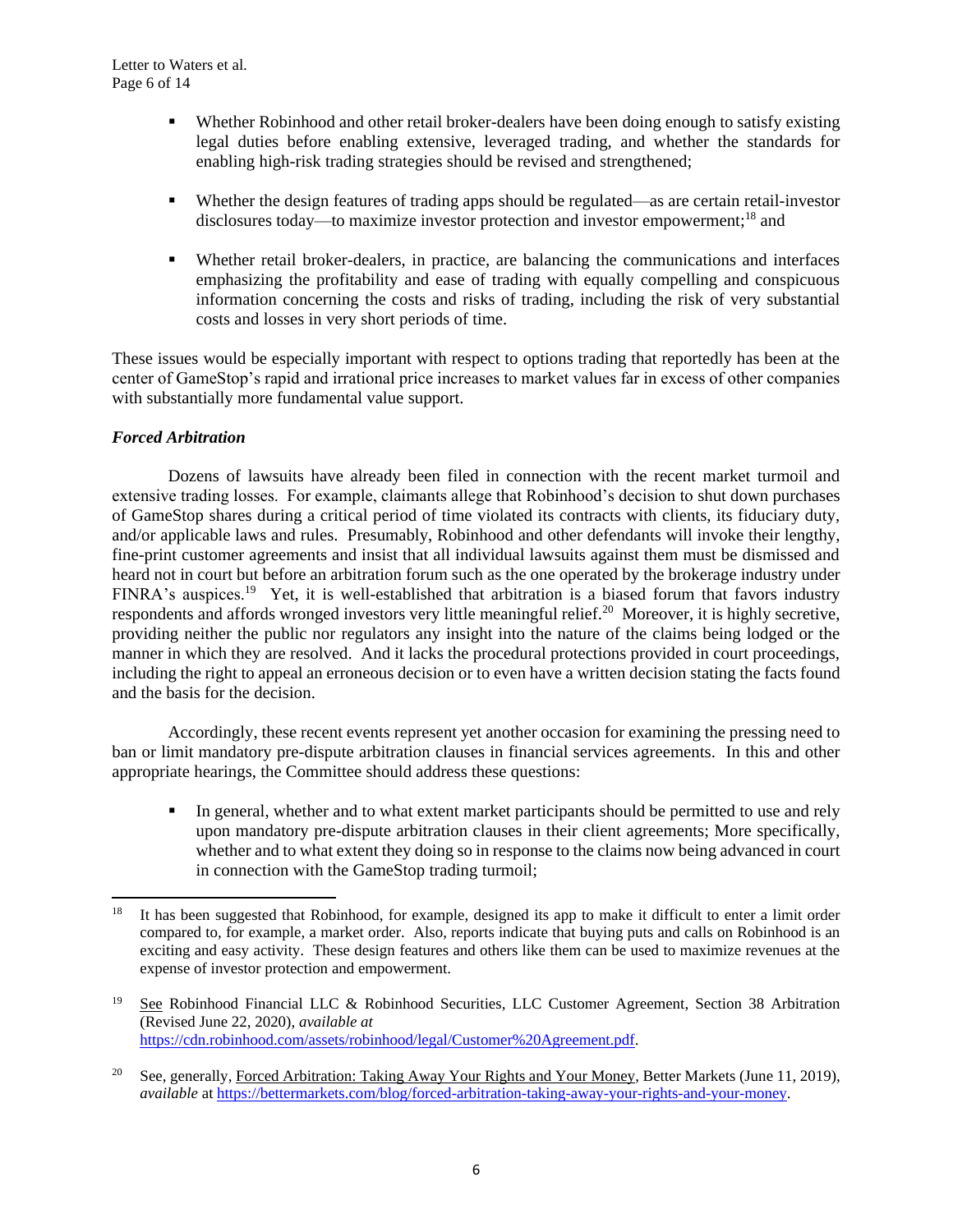- Whether and to what extent forced arbitration proceedings result in (1) injured investors receiving compensation and in what amounts, (2) financial firms pocketing ill-gotten gains because investors are not able to fully recover their losses from illegal conduct, and (3) regulators and legislators being deprived of information regarding the illegal conduct of financial firms due to the non-public secret nature of the proceedings and the complete lack of procedural protections, including but not limited to written decisions with factual findings from the record that support an articulated basis for the outcome;
- Whether carve-outs under applicable rules for class action lawsuits really provide injured investors with an adequate and practical means of obtaining relief; and
- Whether the SEC failed to use the explicit authority it received in Section 921 of the Dodd-Frank Act to prohibit or limit the use of mandatory arbitration clauses in agreements between brokers and their clients.

### *Payment for Order Flow*

Many retail broker-dealers offer "commission-free trading," while routing customer orders to executing dealers for internalization or execution in market centers. The practice of retail broker-dealers receiving rebates in connection with orders routed to these select broker-dealers—payment-for-order-flow ("PFOF")—is widespread and causes an inevitable conflict-of-interest between the retail broker-dealer's duties to seek best execution for its customers and its duties to shareholders and others to maximize revenues. Although price improvement on routed trades relative to the national best bid or offer ("NBBO") apparently occurs with some frequency, a multi-billion dollar "hidden tax" on execution of retail customer orders is apparently exacted with some frequency as well<sup>21</sup>—in part due to predatory if not illegal behavior, but also because of a lack of clarity in the best-execution standard intended to mitigate such conflicts. These execution costs can outweigh the benefits to retail investors associated with so-called "commission-free trading."<sup>22</sup>

Given that the conflicts of interest and misaligned incentives that fuel PFOF cannot be mitigated to adequately protect investors, the Committee should explore legislative solutions that would prohibit the practice of PFOF. In connection with that legislative process, the Committee should ask regulators

<sup>&</sup>lt;sup>21</sup> The PFOF for stock and options orders across the largest retail broker-dealers totaled approximately \$2.6 billion in 2020. See A. Osipovich, GameStop Mania Drives Scrutiny of Payments to Online Brokers, Wall Street Journal (Feb. 4, 2021), *available* at [https://www.wsj.com/articles/gamestop-mania-drives-scrutiny-of-payments-to](https://www.wsj.com/articles/gamestop-mania-drives-scrutiny-of-payments-to-online-brokers-11612434601)[online-brokers-11612434601.](https://www.wsj.com/articles/gamestop-mania-drives-scrutiny-of-payments-to-online-brokers-11612434601) Given longstanding and well known industry practices and behaviors, there is no doubt that HFTs paid billions to secure that order flow to generate revenues presumably of at least the amount paid (i.e., it would be reasonable to assume that the HFTs are netting at least \$2.6 billion a year from that order flow). Thus, the question is not whether the HFTs make money from Robinhood and similar retail broker-dealers' order flow—they do!—but whether the means by which they make such money results in retail customers getting worse pricing for that trading. The SEC is in a unique position to do a data-driven study and answer that question definitively and Congressional oversight committees should demand that they do so ASAP and release their report publicly. Importantly, that question is in addition to whether or not such practices and costs have been fully and fairly disclosed and whether or not a reasonable investor would understand such disclosures.

In addition, legislators and regulators need to analyze the impact of broker claims of "commission-free trading," which are too often heard and understood by a reasonable investor as "free trading." Put differently, claims of "commission-free trading," without more, may be materially misleading to a reasonable investor and, if so, the SEC should stop them.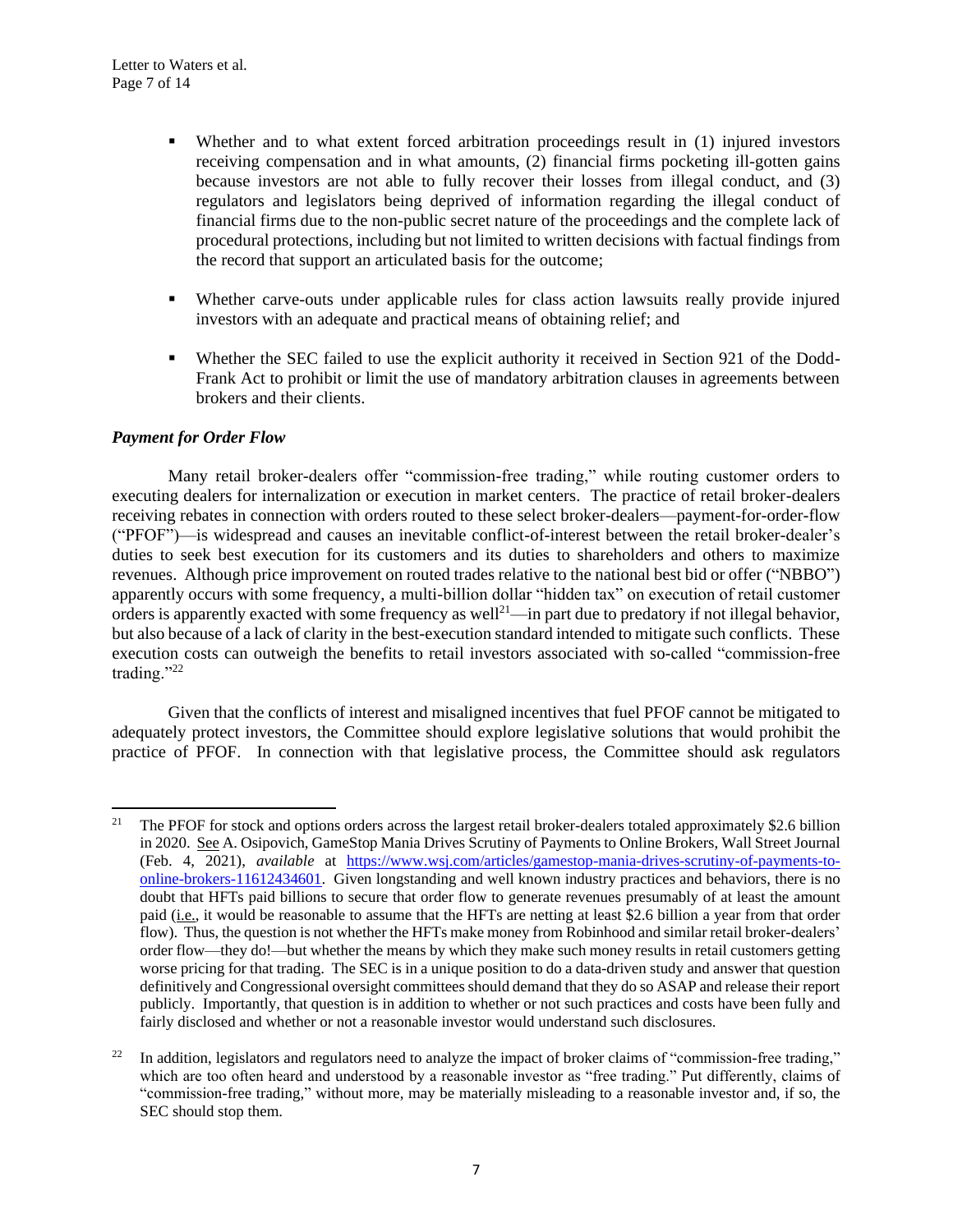Letter to Waters et al. Page 8 of 14

(including but not limited to the SEC and the Office of Financial Research (OFR)) to undertake a study of the following and to submit a public report to the Committee detailing all findings and data:

- Whether PFOF provides demonstrable benefits to retail investors that sufficiently outweigh the known execution costs associated with the practice, especially with respect to retail investors using the handful of "super brokers" responsible for the vast amount of retail order flow;
- Whether retail broker-dealers choosing not to route customer orders to executing dealers and therefore choosing to forego PFOF revenue obtain superior execution on customer orders and yet have a sustainable retail business model;
- Whether execution quality increased subsequent to prohibitions on PFOF in other jurisdictions;
- Whether order routing incentives at exchanges and other trading venues further incentivize inferior executions through rebate schemes and/or asymmetric order execution practices intended to benefit market-makers;
- Whether retail broker-dealers, including Robinhood, receive higher rebates for certain types of orders and financial instruments, and whether broker-dealers promote more profitable order types and financial instruments to a greater degree than other types of orders and financial instruments, all to the detriment of retail investors;
- Whether smart order routers of retail broker-dealers should be permitted to discriminate against executing dealers and trading venues that do not provide such retail broker-dealers PFOF;
- Whether executing dealers providing PFOF to retail broker-dealers should be (1) prohibited from internalizing trades at the NBBO and (2) required to internalize only at a material price improvement to the NBBO; and
- Whether in addition to a prohibition on PFOF, retail order flow should be required to be routed to the exchanges in lieu of internalization and if so, whether other regulatory changes would need to accompany such a rule to protect investors (e.g., regulatory standards for exchange fees, rebate programs, and order execution protocols).

### *Transparency of All Short Interest*

Some trading in GameStop and other so-called "Reddit Rebellion" equities was apparently motivated by objections to the short selling activities of institutional traders. There is some transparency with respect to short interests acquired through traditional short selling activities. Market participants frequently rely on put-call, short-interest, and days-to-cover ratios, for example, to gauge market sentiment on valuations, and some of these short-interest measures are informed by bi-monthly reporting by brokerdealers. However, these metrics do not adequately capture the levels of short interest in a timely fashion. Moreover, these measures understate the short interest acquired through derivatives, including cash-settled derivatives, that provide leveraged exposures to securities, or baskets of securities, without any purchase or sale of the underlying securities.

The Committee must exercise its full oversight and legislative functions to investigate and explore reforms (both in the February  $18<sup>th</sup>$  and subsequent hearings) in the following areas of concern: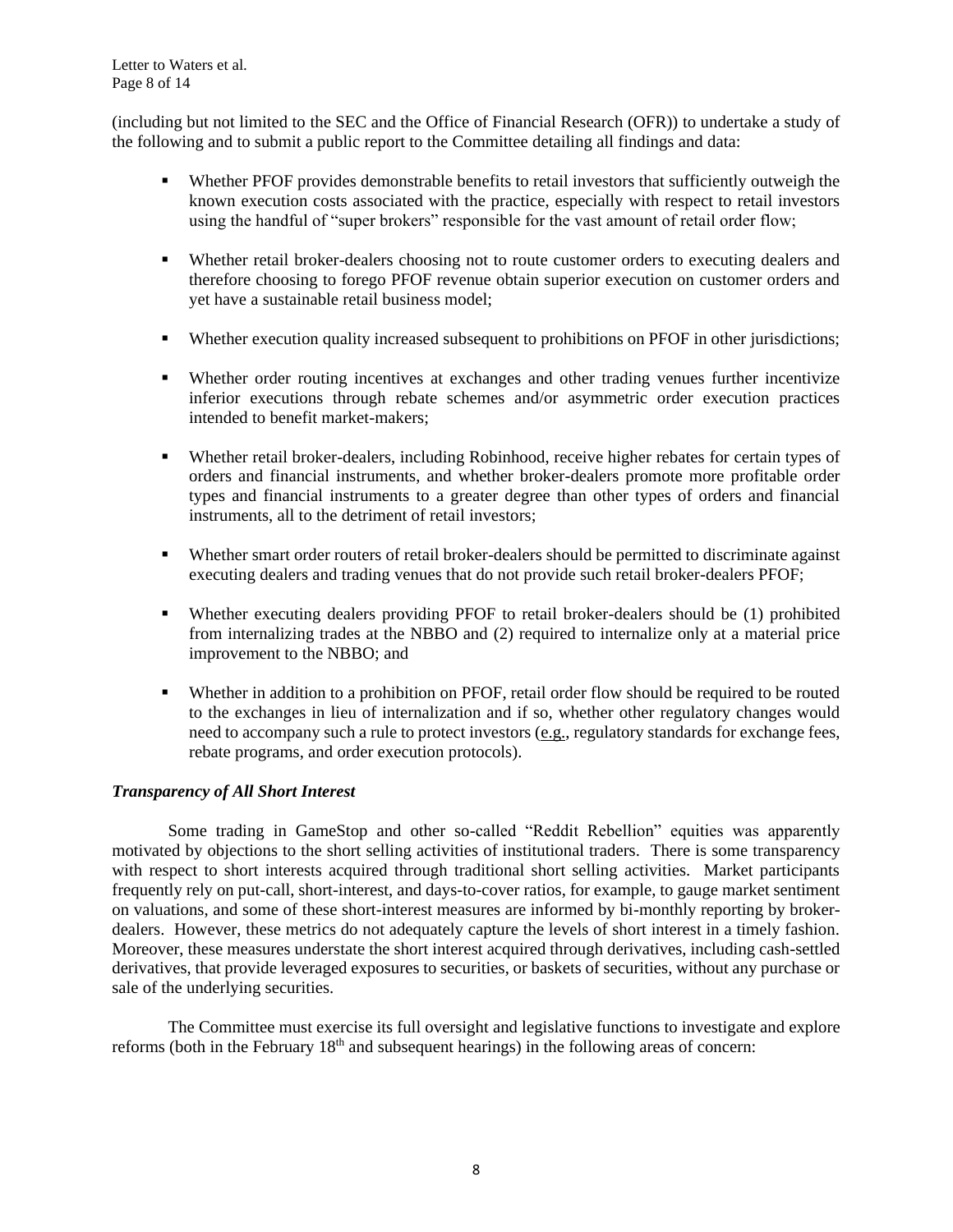- Whether any of the witnesses, the companies they lead, or their affiliated companies or persons played a role in shorting, or facilitating or enabling or promoting the shorting, of GameStop or similar "meme" stocks, and if so, what role did they play?
- Whether the SEC should increase the frequency and expand the scope of short interest reporting by broker-dealers and impose reporting obligations by other market participants;
- Whether the SEC should revise Form PF to provide greater transparency of short positions as envisioned by Section 404 of the Dodd-Frank Wall Street Reform and Consumer Protection Act of 2010, as well as other filings, such as the Form 13F used by institutional investment managers;
- Whether regulators and market participants have access to timely and complete information on short interest, including short interest acquired through equity derivatives; and
- Whether short-selling restrictions should be effected on an investor-by-investor, broker-dealerby-broker dealer, or other basis beyond a certain ratio of the number of shorted securities to the total float in that security.

### *Manipulation*

The recent trading patterns in GameStop and other equities, as well as silver futures markets, raise questions about whether certain traders may have engaged in unlawful manipulation and/or disruptive trading. The SEC and CFTC manipulation standards most clearly apply to trading activities intended to influence prices of financial instruments by disseminating false information or engaging in deceptive trading practices that create a false impression about the level of interest in the stock, its value, or its price direction.

Media reports indicate that retail traders may have coordinated to purchase GameStop shares, perhaps to put upward pressure on its share price and force institutional short sellers to cover their positions and put even more upward pressure on share prices (i.e., to effect a "short squeeze"). There are also reports that hedge funds and other sophisticated participants (such as high-frequency traders) took advantage of the retail momentum and pushed up prices as well. On the other side of the market, the GameStop short interest held by hedge funds and others that reportedly served as motivation for the so-called "Reddit Rebellion's" trading rose as high as 100% of the free float (i.e., total stock available to trade) in 2019 and 2020 and exploded as GameStop's price continued to increase in 2021. The short interest, at its peak, reportedly exceeded the total stock available to trade by a fairly significant amount and may have reached as high as 140% of the total float.

Some of the critical questions with respect to manipulation include the following:

- Whether some class of retail investors demonstrably intended to engage in manipulative trading practices to effect a short squeeze;
- Whether retail investors actually caused the short squeeze in GameStop, as frequently reported, or whether other trading interests took advantage of retail trading momentum and/or withdrew liquidity to exacerbate or cause the upward price pressures;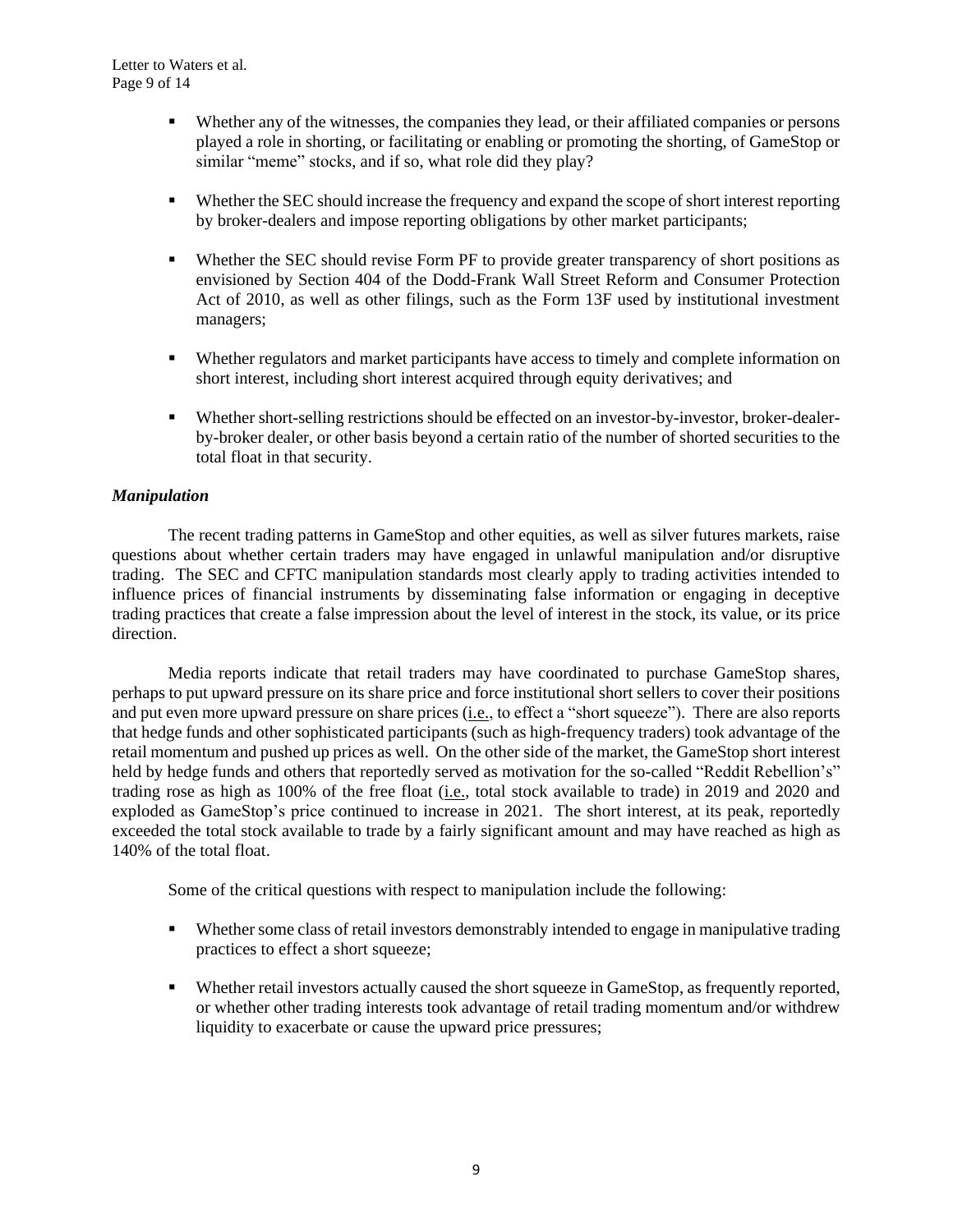- Whether institutional investors or others were engaged in manipulative practices, including through automated trading on incoming retail customer orders or their extensive short selling in equities; 23
- Whether certain traders or public persons who were publicly encouraging purchase or retention of GameStop and other equities were simultaneously selling to secure profits or limit losses;
- Whether any broker-dealer trading halts (i.e., limitations on solely buy or sell orders) were implemented to benefit certain positions in affected securities; and
- Whether definitions and prohibitions on market manipulation and manipulative trading practices in statutes as well as SEC and CFTC regulations and interpretations fully cover the range of practices and activities that were detrimental to retail traders.

# *Best Execution*

Under the "best execution" standard, retail broker-dealers must exercise reasonable care in handling, routing, and executing customer orders. Furthermore, broker-dealers must use reasonable diligence to ascertain the best market for a security and execute customer orders in such market as favorably as possible under prevailing market conditions. Retail broker-dealers that route trades to executing dealers, including Robinhood, nevertheless have been found by the SEC to have failed to compare execution quality under their order routing arrangements to the execution quality that customers otherwise could have obtained in competing markets as required by law.<sup>24</sup>

The Committee should convene an oversight hearing in connection with enforcement of existing rules and explore additional pro-investor and pro-market integrity reforms in the following areas:

- Whether the SEC and the FINRA have sufficient order routing and execution visibility to permit comparisons of execution quality and ensure compliance with the best-execution standard;
- Whether SEC and FINRA regulations and guidance requiring regular and rigorous execution quality reviews by retail and executing broker-dealers sufficiently protect investors, and whether trade-by-trade analyses and testing programs should be required for many, if not all, orders routed and executed on an automated basis;

<sup>&</sup>lt;sup>23</sup> This should include the reported and suspected jump in bot and imposter activity on the WallStreetBets subreddit. See, Sean Murray, GameStop Stock Price Falls As Bots Invade WallStreetBets, TheGamer (Feb. 2, 2021), *available* at [https://www.thegamer.com/gamestop-stock-bots-wallstreetbets/;](https://www.thegamer.com/gamestop-stock-bots-wallstreetbets/) Stephen Gandel, WallStreetBets says Reddit group hit by 'large amount' of bot activity, CBS News (Feb. 2, 2021) *available* at [https://www.cbsnews.com/news/wallstreetbets-reddit-bot-activity/;](https://www.cbsnews.com/news/wallstreetbets-reddit-bot-activity/) and, Caitlin McCabe, A Week Inside the WallStreetBets Forum That Launched the GameStop Frenzy, Wall Street Journal (Feb. 13, 2021), *available* at [https://www.wsj.com/articles/a-week-inside-the-wallstreetbets-forum-that-launched-the-gamestop-frenzy-](https://www.wsj.com/articles/a-week-inside-the-wallstreetbets-forum-that-launched-the-gamestop-frenzy-11613212202?mod=series_gamestopstockmarket)[11613212202?mod=series\\_gamestopstockmarket.](https://www.wsj.com/articles/a-week-inside-the-wallstreetbets-forum-that-launched-the-gamestop-frenzy-11613212202?mod=series_gamestopstockmarket)

<sup>&</sup>lt;sup>24</sup> See SEC, In Re Robinhood Financial, Order Instituting Administrative and Cease and Desist Proceedings (Dec. 17, 2020) *available* at <https://www.sec.gov/litigation/admin/2020/33-10906.pdf> (finding that "Robinhood had conducted a[n] . . . extensive internal analysis that found Robinhood's execution quality and price improvement metrics were substantially worse than other retail broker-dealers' in many respects, and [that] senior Robinhood personnel were aware of this analysis" and further finding that Robinhood executives knew that "the percentage of orders that received price improvement and the amount of price improvement, measured on a per order, per share, and per dollar traded basis" were "substantially worse than other broker-dealers").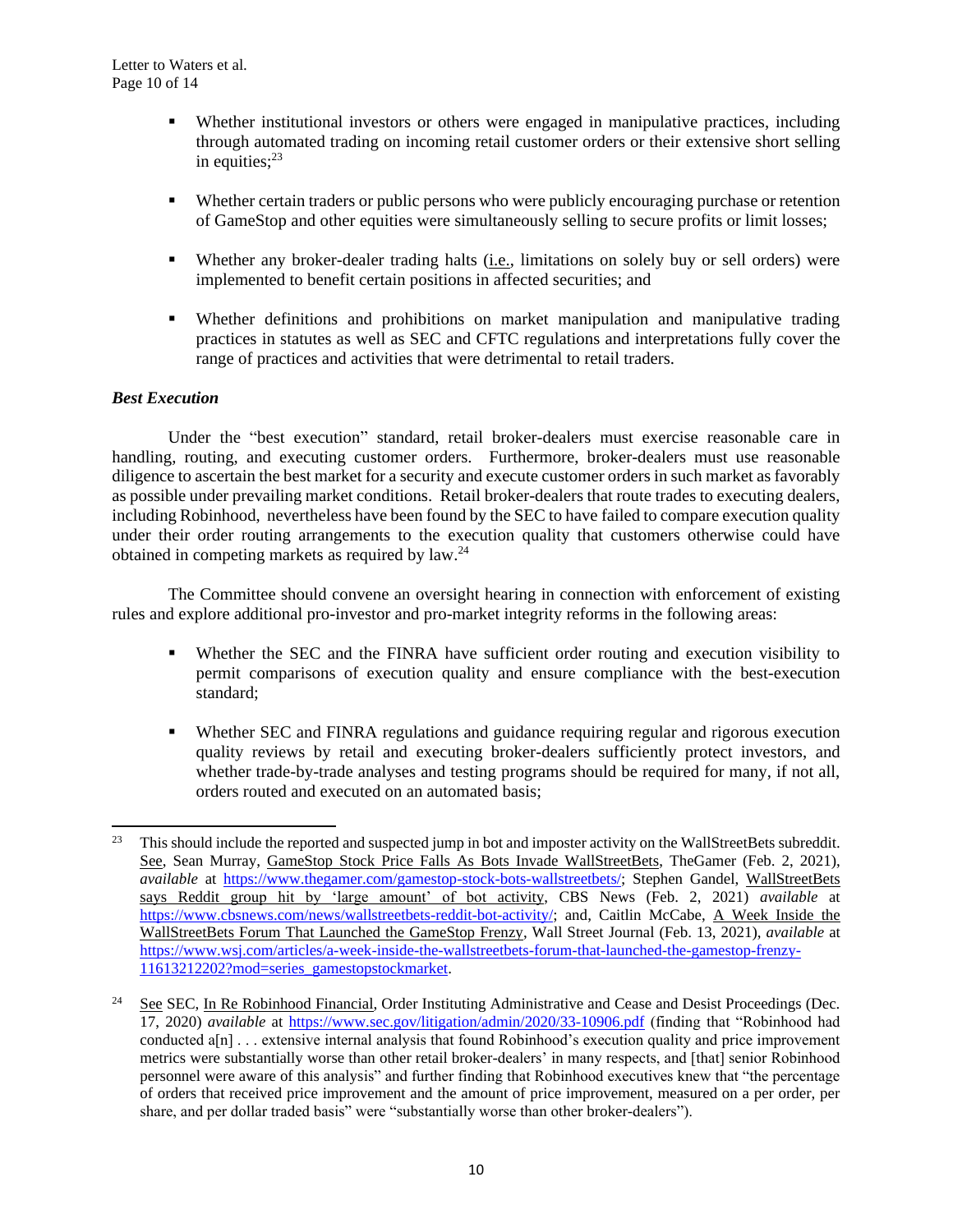- Whether the multi-factor best execution standard should apply to the most active retail brokerdealers—the handful of "super brokers" responsible for most retail trading—in lieu of a standard more strictly focused on pricing;
- Whether the multi-factor best execution standard is appropriately enforceable; and
- Whether so-called "price improvement" metrics should benchmark against the national best bid or offer ("NBBO"), given the prevalence of internalization and the exclusion of significant order flow (e.g., "odd-lot" order flow) from the NBBO at this time.

# *Capital and Liquidity Requirements*

In the course of intense public scrutiny of events surrounding GameStop and other equities, Robinhood (and other retail-focused brokers) apparently enacted ad hoc trading halts on the purchase of a number of volatile securities (with certain exceptions), including GameStop,<sup>25</sup> which apparently advantaged short positions in the market. In doing so, Robinhood reportedly gave different explanations at different times, and sometimes gave conflicting explanations at the same time. The company's most plausible explanation was that the trading halts, in essence, were defensive measures intended to protect against unspecified financial requirements arising from the volatility in certain securities and its clearing agencies' own protective measures.

The Committee should explore the apparent inconsistencies in the statements of Robinhood's executives in the aftermath of its trading halt. For example, apparently as or shortly before it sought a \$3.4 billion capital infusion, Robinhood's chief executive officer ("CEO") claimed on CNBC that "[t]here was no liquidity problem" on account of clearinghouse margin calls, that Robinhood draws down its credit lines "all the time," and that the firm's trading halts were being done "preemptively" and "proactively."<sup>26</sup> Yet, Robinhood's CEO suggested during the same interview that its trading halts were motivated by the substantial deposits due to clearinghouses on account of market volatility and its customers' concentrated positions, as well as unspecified impacts on its net capital position.<sup>27</sup> If Robinhood was in financial distress or came perilously close to defaulting on its margin calls, the facts and timelines surrounding its \$3 billion margin call, \$3.4 billion in emergency fundraising,<sup>28</sup> imposition of the trading halt, and related events would be highly relevant to the Committee's consideration of the adequacy of retail broker-dealer capital and liquidity requirements (separate and apart from regulators' and prosecutors' interest in whether or not any of these statements were fraudulent or misleading).

<sup>27</sup> Id.

<sup>&</sup>lt;sup>25</sup> See M. Fitzgerald, Robinhood Restricts Trading in GameStop, Other Names Involved In Frenzy, CNBC (Jan 28, 2021), *available* at [https://www.cnbc.com/2021/01/28/robinhood-interactive-brokers-restrict-trading-in](https://www.cnbc.com/2021/01/28/robinhood-interactive-brokers-restrict-trading-in-gamestop-s.html)[gamestop-s.html.](https://www.cnbc.com/2021/01/28/robinhood-interactive-brokers-restrict-trading-in-gamestop-s.html) 

<sup>&</sup>lt;sup>26</sup> K. Stankiewicz, Robinhood CEO: Tapping credit lines is proactive, not a sign of cash crunch in GameStop frenzy, CNBC (Jan. 29, 2021), *available* at [https://www.cnbc.com/2021/01/29/robinhood-ceo-vlad-tenev-tapping-credit](https://www.cnbc.com/2021/01/29/robinhood-ceo-vlad-tenev-tapping-credit-lines-proactive-to-help-lift-gamestop-trading-limits.html)[lines-proactive-to-help-lift-gamestop-trading-limits.html.](https://www.cnbc.com/2021/01/29/robinhood-ceo-vlad-tenev-tapping-credit-lines-proactive-to-help-lift-gamestop-trading-limits.html)

<sup>&</sup>lt;sup>28</sup> We note that investors in the Robinhood fundraising round four days after the initial emergency \$1 billion capital infusion reportedly accepted terms that were "less favourable" than the first round, suggesting that Robinhood had an immediate need to close on the initial round of investment following the initial National Securities Clearing Corporation's margin call. See M. Kruppa, Robinhood's bid to 'democratise finance' collides with Wall St reality, Financial Times (Feb. 1, 2021), *available* at [https://www.ft.com/content/9e69faf0-09c4-42ca-8c5f-](https://www.ft.com/content/9e69faf0-09c4-42ca-8c5f-78dc9568c18f)[78dc9568c18f.](https://www.ft.com/content/9e69faf0-09c4-42ca-8c5f-78dc9568c18f)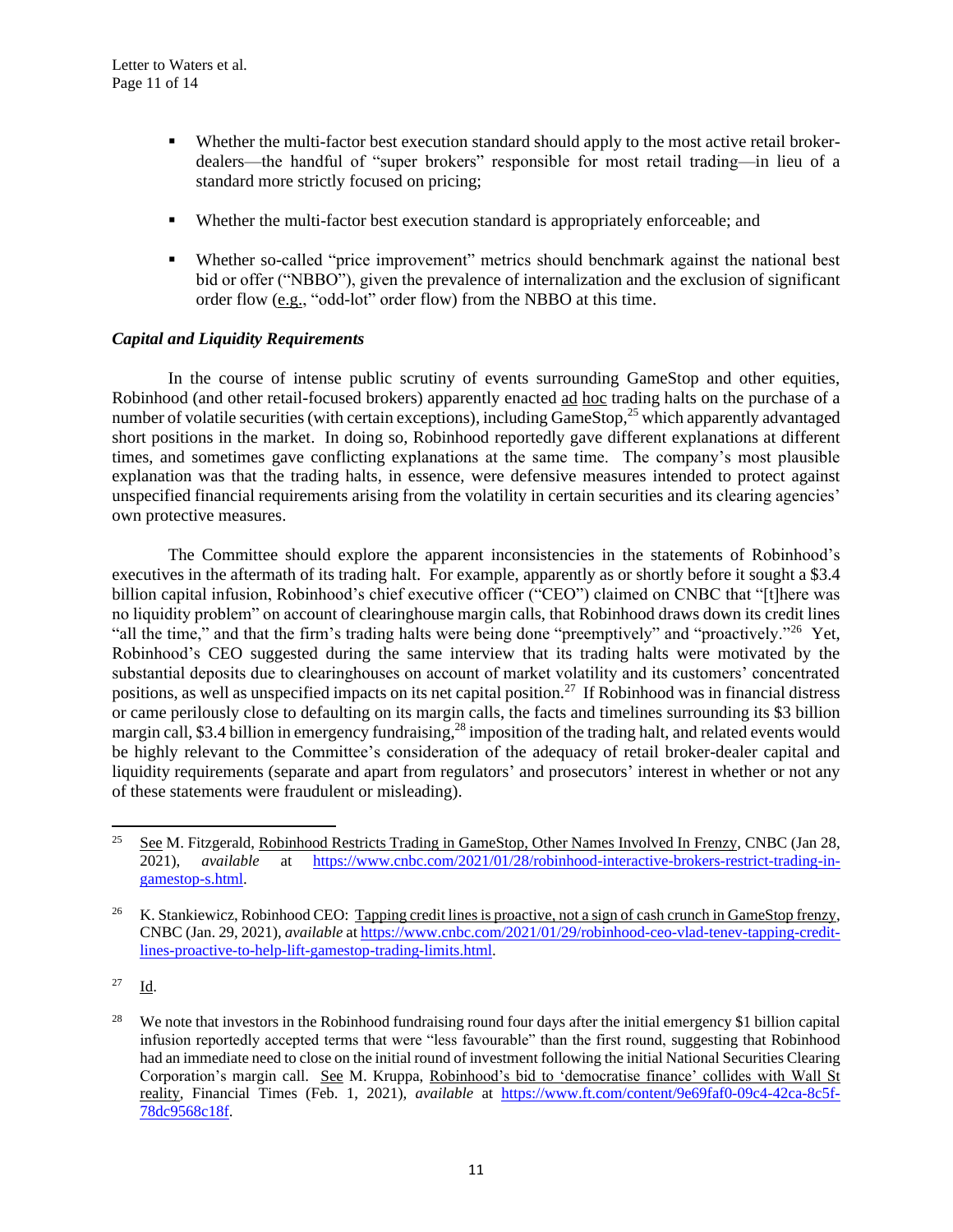In this regard, the Committee should explore the following areas of concern:

- Whether broker-dealer capital and liquidity risk management requirements sufficiently protect retail investors against risks in extreme but plausible market conditions and sufficiently contemplate the effects of procyclical, defensive measures likely to be taken by clearing agencies and counterparties;
- Whether Robinhood, specifically, experienced liquidity shortfalls or other financial distresses, and the nature of the exact causes or drivers of such shortfalls and/or distresses;
- Whether Robinhood, specifically, and broker-dealers in general have written policies, procedures, and controls to govern determinations to impose trading halts; whether trading halts are required to be integrated into risk management programs; and whether asymmetric trading halts should be permitted at all;
- Whether Robinhood had any undisclosed financial motives for imposing an asymmetric trading halt;
- Whether any trading halts by retail broker-dealers should be effected only after a public notice period has expired;
- Whether broker-dealer trading halts and exchange trading halts or circuit breakers should be coordinated on securities experiencing extraordinary volatility or unusual trading (e.g., through an early warning notice published by the exchanges); and
- Whether exchange trading-halt or circuit-breaker standards should permit cessation of trading in equities experiencing frenzied or mania-driven trading that is obviously divorced from fundamentals.

### *Consolidated Audit Trail*

The SEC must have access to timely, accurate, and complete information on trading activities across markets to effectively supervise and police markets as well as to consider policy improvements in light of trading activities, developments and anomalies, such as those we witnessed in recent weeks. This common sense proposition has been understood since at least the "Flash Crash" in May 2010, after which the SEC commenced plans to create a consolidated audit trail ("CAT") on all trading-related activities in the securities markets. Once fully operationalized—with needed upgrades and appropriate oversight— the CAT will collect granular order, cancellation, modification, and trade execution information and enable the SEC and other regulators to reduce, manage, and better understand market disruptions, distortions, and crashes—including anomalous trading events like the GameStop frenzy—and identify, deter, and punish manipulative, disruptive, or other illegal trading activities.

The Committee should hold the SEC and industry-led consortium, CAT NMS, accountable for its years-long failure to operationalize the CAT. In this regard, the Committee should hold an oversight hearing and explore the following areas of concern:

▪ Whether conflicts-of-interest embedded in the CAT's governance structure have impeded implementation and thereby denied the SEC a valuable tool needed to assess recent GameStop trading and related market activities, and whether those conflicts of interest will continue to plague the CAT once it is operational;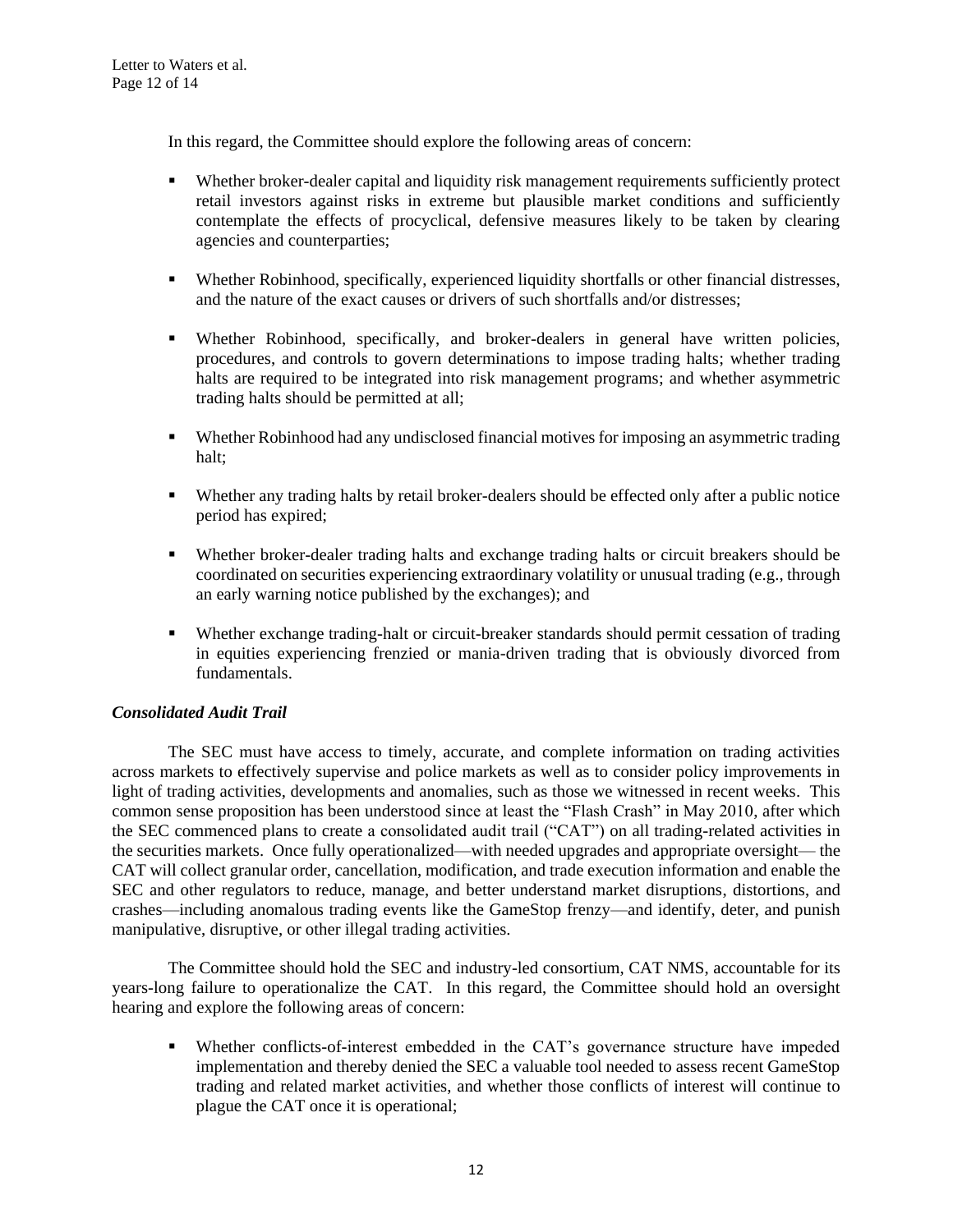- Whether the SEC should continue to outsource construction and operation of the CAT to the industry or the industry's representatives in light of the many crippling conflicts of interest and repeated failures to meet deadlines and operationalize the long overdue project;
- Whether transparent CAT-planning milestones and significant penalties can be adopted nearterm to increase accountability and the rapid construction, deployment, and operation of the CAT;
- Whether recent changes to the CAT NMS Rule would make it more difficult for regulators to detect manipulative trading activities and identify manipulators—and make CAT less userfriendly—by (1) reducing or eliminating key information to be reported into CAT and (2) increasing hurdles (such as download and access limits) for users;
- Whether accelerated phased implementation of certain order and trade execution information would better facilitate near-term completion of the CAT; and
- Whether the SEC should upgrade CAT with an eye towards real-time reporting as originally envisioned by the SEC in 2010.

# **CONCLUSION**

Better Markets again applauds you for convening a hearing of the House Financial Services Committee to examine market structure and regulatory issues raised by the frenzied trading in GameStop and other equities. We urge you to continue your indispensable oversight and policysetting function by convening additional hearings to investigate the market fragilities and issues described above, with the goal of reforming and strengthening the financial ecosystem upon which our capital markets rely. Given the fluid, fast-moving events and the limited publicly available information, there are undoubtedly other issues that need to be explored and investigated. Nevertheless, we hope the issues identified herein are helpful as you hold the financial industry and regulators accountable and consider additional measures to protect investors and improve our financial market structure and regulatory frameworks.

We would be pleased to discuss these or any related events or issues.

Sincerely,

Sennism Lellah

Dennis M. Kelleher President and Chief Executive Officer

Joseph R. Cisewski Senior Derivatives Consultant and Special Counsel

Lev Bagramian Senior Securities Policy Advisor